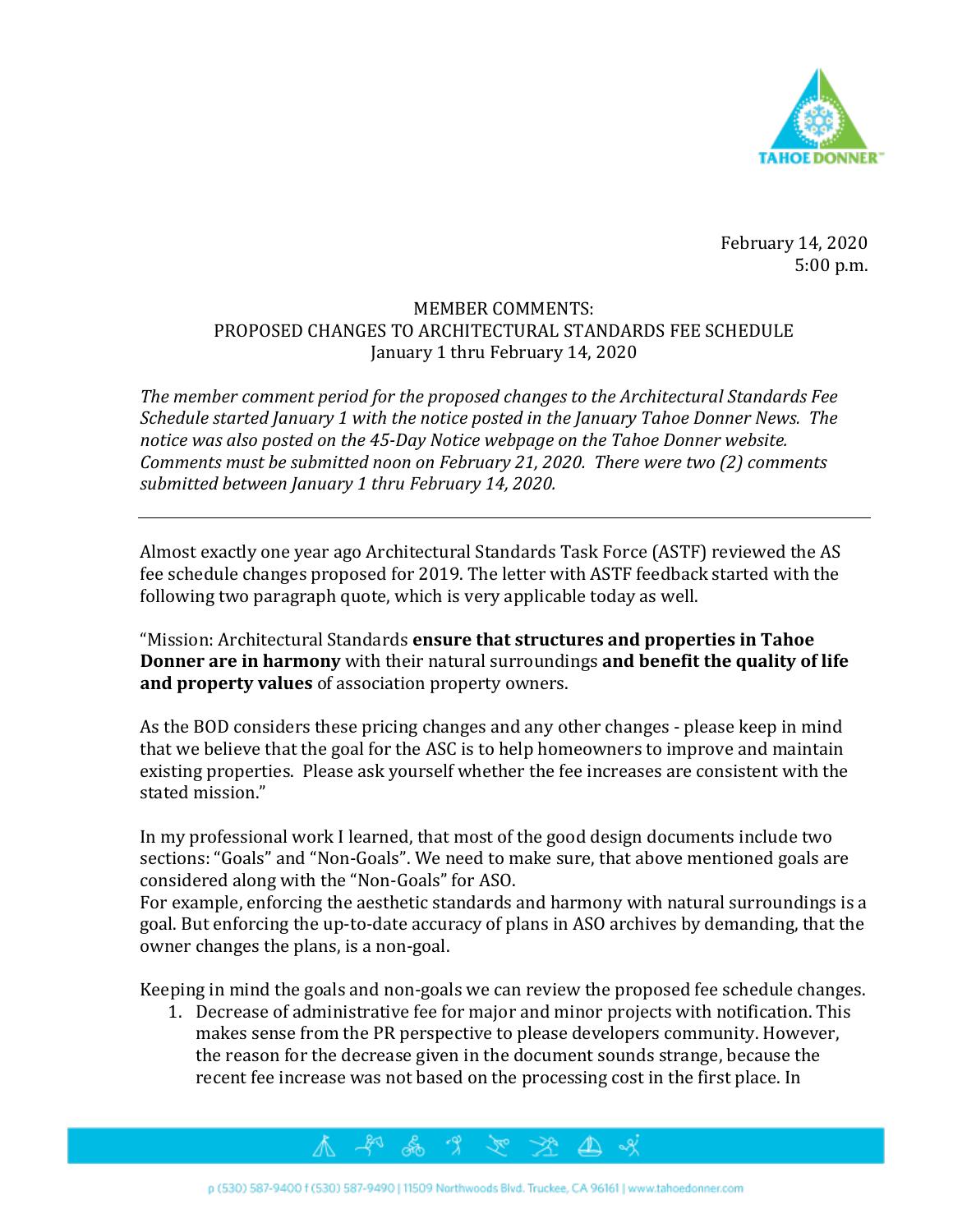

general, this is a good change if ASO can afford it, but a better reason language would help.

- 2. Increase of inspection fees by \$10. This is purely cost based increase and makes sense if the numbers are right.
- 3. Create a fee for revisions. The new fee is proposed to "avoid the current practice where an unlimited number routing through the same above timely process is conducted where revision fee does not exist". The cases, where a long review is needed, are when a revision substantially changes the project. For example the change to add a new structure (a room or a house), a significant (over 150sf) footprint increase, a change requiring immediate neighbor notification, or a change, that can NOT be allowed even with a variance. If these cases are meant in "Full Committee Resubmittal fee" and "Revision Fees", it should be made more clear. In cases of other deviations from the project, which almost any house improvement project has, the deviations found during the inspections should be photographed and added to project file. No need to change original project documentation. This would be a better solution to change this "same timely process" for the majority of revisions.
- 4. Create a non-permitted improvement fee. This fee is an example of chasing a nongoal and should not be added. If a non-permitted improvement found by ASO violates important AS guidelines and can not be grandfathered, there should be a fine, not a fee. Such improvement has to be reverted or corrected. Example may be a new unusual bright color causing a need to repaint, a new bright street light violating light pollution standards, a large change to a structure footprint causing coverage % violation. All the other non-permitted improvements should be photographed and added to property file without forcing an owner to obtain a backdated permit.

We want to remind everyone the mission of AS in TD quoted above. We believe, that ASC and BOD needs to make amendments to the proposed fee schedule.

We also remind, that a year ago we were expecting operational plan timeline for implementing ASTF recommendations. Still waiting.

Background comments.

Architectural Standards Task Force discussed similar fee schedule a year ago and all agreed, that the actual numbers are less important than the ASO practices. We had seen from our several surveys, that both members and build/design professionals were not overly concerned about the fees being too high. Their (and our) concerns were about when and how the fees are applied and what process they have to go through.